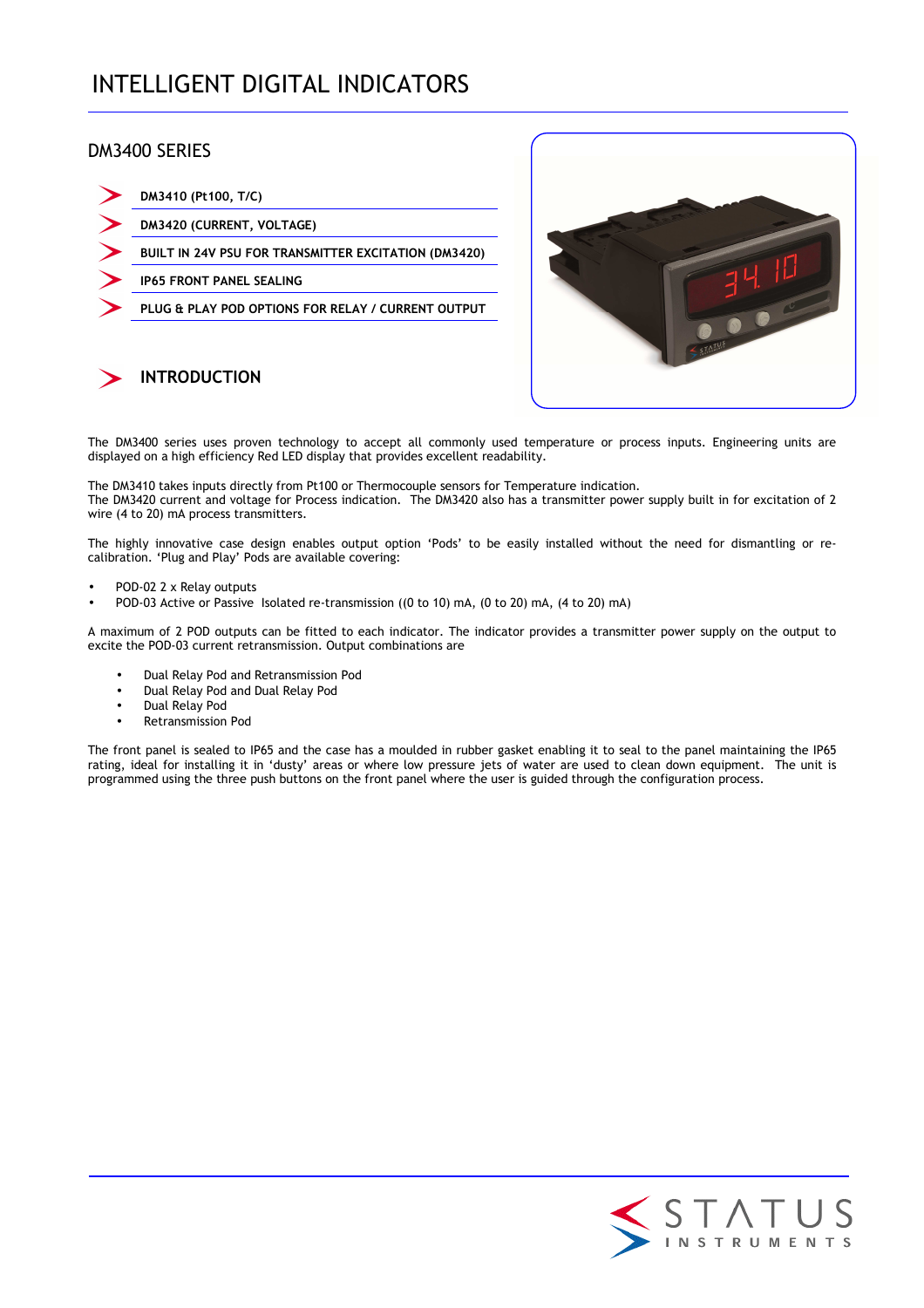# INTELLIGENT DIGITAL INDICATORS

## **SPECIFICATIONS @ 20** ° **C**



## **DM3410 UNIVERSAL TEMP. INDICATOR**

The DM3410 accepts all common thermocouple and RTD types and displays the temperature digitally.

**RTD (Pt100)**  Sensor Range (-200 to 850) °C, (18 to 390) Ω Linearisation Standard BS EN 60751 (IEC-751)

Basic Measurement Accuracy<br>Thermal Drift Zero Thermal Drift Zero 0.008 °C/ °C  $Span$  0.01 %/  $°C$ 

Lead Resistance Effect Maximum Lead Resistance 50  $\Omega$  / leg

BS 1904 (DIN 43760), JISC 1604<br>0.1 °C ± 0.05 % rdg Excitation Current (300 to 550)  $\mu$ A<br>Lead Resistance Effect 0.002 °C/  $\Omega$ 

**THERMOCOUPLE** (K,J,T,R,S,E,L,N)<br>Basic Measurement Accuracy  $\pm 0.04$ 

 $\pm 0.04$  % FRI  $\pm 0.04$  % rdg or 0.5 °C (whichever is greater) FRI = Full Range Input

Cold Junction Error Cold Junction Tracking  $0.05 \degree C / \degree C$ <br>Cold Junction Range  $(-30 \text{ to } 60) \degree C$ Cold Junction Range<br>Thermal Drift 7ero

Linearisation Standard BS EN 60584-1 (IEC 584-1)<br>
Cold Junction Error  $\pm 0.5^{\circ}$ C<br>
Cold Junction Tracking  $0.05^{\circ}$ C/ $^{\circ}$ C  $0.1 \mu V/$   $\degree$ C Span 0.01 %/ °C

## **DM3420 PROCESS INDICATOR**

The DM3420 accepts all common process signals, current or voltage, and displays the signal digitally in engineering units. An internal power supply provides excitation for field transmitters.

| <b>PROCESS</b>       |       |                               |
|----------------------|-------|-------------------------------|
| Voltage              | Range | (0 to 1) V                    |
|                      |       | (1 to 5) V                    |
|                      |       | (0 to 10) V                   |
| Accuracy             |       | $0.05$ % FS                   |
| <b>Thermal Drift</b> | Zero  | $0.1 \mu V / C$               |
|                      | Span  | $0.01 \%$ / °C                |
| Current              | Range | $(0 to 20)$ mA                |
|                      |       | (4 to 20) mA                  |
|                      |       | (0 to 10) mA                  |
| Input Impedance      |       | 47 Ω (current)                |
|                      |       | 1 $M\Omega$ (voltage)         |
| Accuracy             |       | $0.05 %$ FS                   |
| <b>Thermal Drift</b> |       | $0.01 \%$ /°C                 |
| Excitation           |       | $24 V + 5 %$ @ 50 mA          |
| Linearisation        |       | Linear, Square Root or Custom |
|                      |       |                               |



Input/Output Isolation 500 VAC rms (Galvanically Isolated)<br>Update Time 250 ms maximum Update Time 250 ms maximum<br>Time Constant (Filter off)  $\leq 1$  s (to 63 % of filter Filter Factor Programmable<br>Warm-up Time Display Range S2 (20 to 35) VDC Power Consumption 6 VA maximum

 $<$  1 s (to 63 % of final value)<br>Off, 2 s, 10 s or Adaptive 120 s to full accuracy<br>-999 to 9999 Power Supply S1 (90 to 253) VAC, (50 to 60) Hz (options fitted)

**DISPLAY**  4 Digit RED LED Standard 14.2 mm high/high intensity<br>4 Alarm RED LED Indicators 2.5 mm high numeric (Only v

**ENVIRONMENTAL**  Ambient Operating Range (-30 to 60) °C<br>Ambient Storage Temperature (-50 to 85) °C Ambient Storage Temperature<br>Ambient Humidity Range

**APPROVALS**  Susceptibility

ELECTRICAL SAFETY BS EN61010-1 UL Approved

BS EN50081-1<br>BS EN50082-2

PANEL IP65<br>(-30 to 60) °C

## **OUTPUT OPTIONS**

#### **PLUG AND PLAY OPTION PODS**

Simple plug in pre-calibrated units, no dismantling or re- calibration.

**POD-3000/02 DUAL RELAY ALARM**  Two independent mains rated relay outputs (common connection).

Ratings Maximum Switching Electrical Life<br>Mechanical Life

Contacts 2 x Changeover relays common wiper<br>Ratings 2 AC DC Maximum Load 5 A @ 250 V 5 A @ 30 V Maximum Power 1250 VA 150 W 10<sup>5</sup> operations at rated load Mechanical Life 50 million operations Screw terminals

2.5 mm high numeric (Only when Relay option is fitted.)

 $(10$  to 90)  $%$  RH non condensing

#### **POD-3000/03 ISOLATED RE-TRANSMISSION**

 $M$ inimum Current Output  $0 \text{ mA}$ <br>Maximum Current Output  $23 \text{ mA}$ Maximum Current Output Accuracy 0.07 % F.S.<br>Max. Output Load Active 1 KQ Max. Output Load Active Max. External Supply Voltage  $\overline{30}$  V (Pass<br>Voltage Effect 0.2 µA/ V Voltage Effect 0.2  $\mu$ A/<br>
Ripple Current < 3  $\mu$ A Ripple Current Breakdown Isolation 500 VAC Stability 1 µA/ °C<br>Termination Screw te

Ranges (0 to 10) mA (Active or Passive) (0 to 20) mA (Active or Passive) (4 to 20) mA (Active or Passive) [(Vsupply-2)/22] KΩ<br>30 V (Passive mode)

Screw terminals